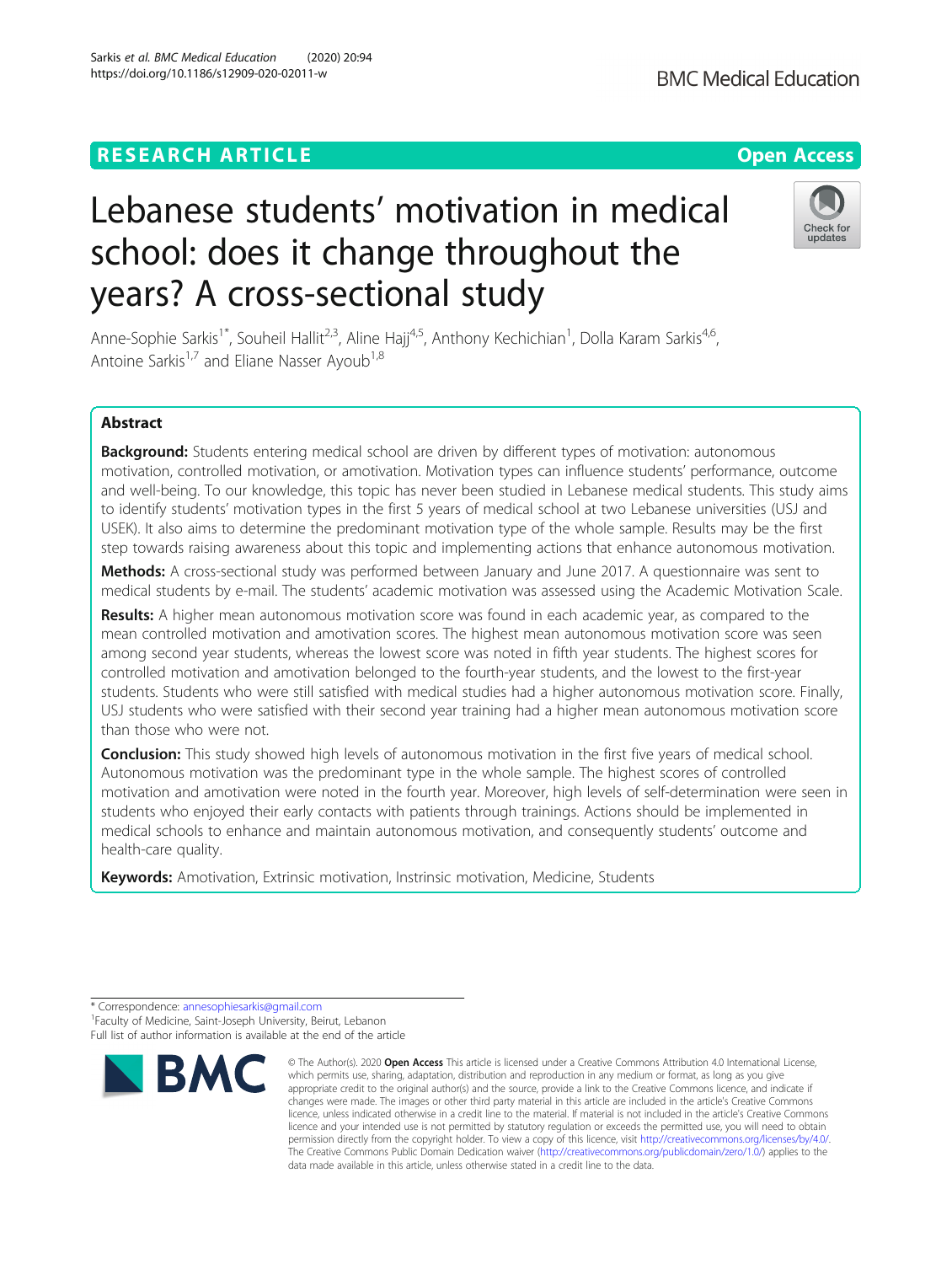# Background

The concept of motivation has become an important research subject in the field of education. "Motivation" can be defined as "a reason for acting or behaving in a particular way" [[1\]](#page-9-0). A widely-used approach to motivation is the theory of Deci and Ryan [[2](#page-9-0)]. This theory was elaborated in the 1980s, and is based on the level of selfdetermination. It states that motivation can be internally or externally generated, with a higher or lower level of self-determination, respectively. A motivation type can be identified for each student (Fig. 1). A student with genuine interest in medicine has an intrinsic motivation. Someone studying medicine because of external factors has an extrinsic motivation, which can be further subclassified: external motivation with identified regulation (e.g., studying medicine to reach a personal goal, with little interest in medicine itself), introjected regulation (e.g., behavior influenced by social expectations or by internalized controllers), and external regulation (e.g., behavior influenced by the system of punishment and reward). Finally, if students have no interest at all in medicine, they are classified as amotivated. Intrinsic motivation and extrinsic motivation with identified regulation are considered "autonomous motivation", whereas extrinsic motivation with introjected and external regulations are considered "controlled motivation" [\[3](#page-9-0)].

Types of motivation are key elements in any educational system as they shape students' behavior, along with their consequent performance and outcome [\[4](#page-9-0)]. According to the self-determination theory, intrinsic motivation and autonomous forms of self-regulation are desirable since they have been associated with deep learning, better performance and well-being [\[5](#page-9-0)]. Three basic psychological needs have to be satisfied in order to achieve intrinsic motivation: the needs for autonomy, competence and relatedness. Autonomy refers to making decisions by one's own will, based on their needs and values. Competence refers to the desire of feeling capable of performing a determined task. As for relatedness, it is the need for belongingness or connectedness with a significant community [[4,](#page-9-0) [6](#page-9-0)–[9](#page-9-0)]. Thus, several pedagogic strategies that stimulate internalization of motivation and autonomous types of motivation have been recently evaluated [\[10\]](#page-9-0).

Previous studies have associated motivation types to different factors, including gender, academic year, and learning methods. Actually, studies have shown that intrinsic motivation is more prone to decline with the years of medical school [[11\]](#page-9-0). Sobral's [[12](#page-9-0)] and Kusurkar's [[13](#page-9-0)] studies revealed that girls are more intrinsically motivated than boys. Finally, students who enjoy their clinical trainings have higher levels of self-determination [\[14\]](#page-9-0).

To the best of our knowledge, no previous studies regarding motivation types in medical students have been previously conducted in Lebanon. The current study attempts to test and compare the case of medical students in Lebanon to results of studies conducted in other countries and, thus, bringing awareness to the Lebanese medical field on the topic of students' motivation. Therefore, we decided to study the motivation types of students at the Faculty of Medicine of two different Lebanese universities: Saint-Joseph University of Beirut (USJ), and the Holy Spirit University of Kaslik (USEK). These two faculties follow the European Credit Transfer System (ECTS). The Faculty of Medicine of USJ has a larger number of students and more trainings during the curriculum, compared to that of USEK. At USJ, students have a nursing training in second year, a physical examination training in

| Non self-determined                                                                                                                                         |                                                    |                                                            |                                                       |                                                          |                                             | Self-determined                                   |
|-------------------------------------------------------------------------------------------------------------------------------------------------------------|----------------------------------------------------|------------------------------------------------------------|-------------------------------------------------------|----------------------------------------------------------|---------------------------------------------|---------------------------------------------------|
|                                                                                                                                                             | Amotivation                                        | <b>Extrinsic Motivation</b>                                |                                                       |                                                          |                                             | <b>Intrinsic</b><br><b>Motivation</b>             |
| Regulatory style:                                                                                                                                           | Non-<br>Regulation                                 | <b>External</b><br><b>Regulation</b>                       | <b>Introjected</b><br><b>Regulation</b>               | <b>Identified</b><br><b>Regulation</b>                   | Integrated<br><b>Regulation</b>             | <b>Intrinsic</b><br><b>Regulation</b>             |
| Source of motivation:                                                                                                                                       | Impersonal                                         | <b>External</b>                                            | Somewhat<br>external                                  | Somewhat<br>internal                                     | Internal                                    | Internal                                          |
| Motivation regulators:                                                                                                                                      | No intention<br>Incompetence<br>Lack of<br>control | Compliance<br><b>External</b><br>rewards or<br>punishments | Ego-<br><i>involvement</i><br>Approval<br>from others | Valuing an<br>activity<br><b>Endorsement</b><br>of goals | Congruence<br><b>Synthesis</b><br>with self | Interest<br>Enjoyment<br>Inherent<br>satisfaction |
| <b>The Self-Determination Continuum</b><br>Fig. 1 The Self-Determination Continuum (https://learningsnippets.files.wordpress.com/2013/10/sdt-continuum.png) |                                                    |                                                            |                                                       |                                                          |                                             |                                                   |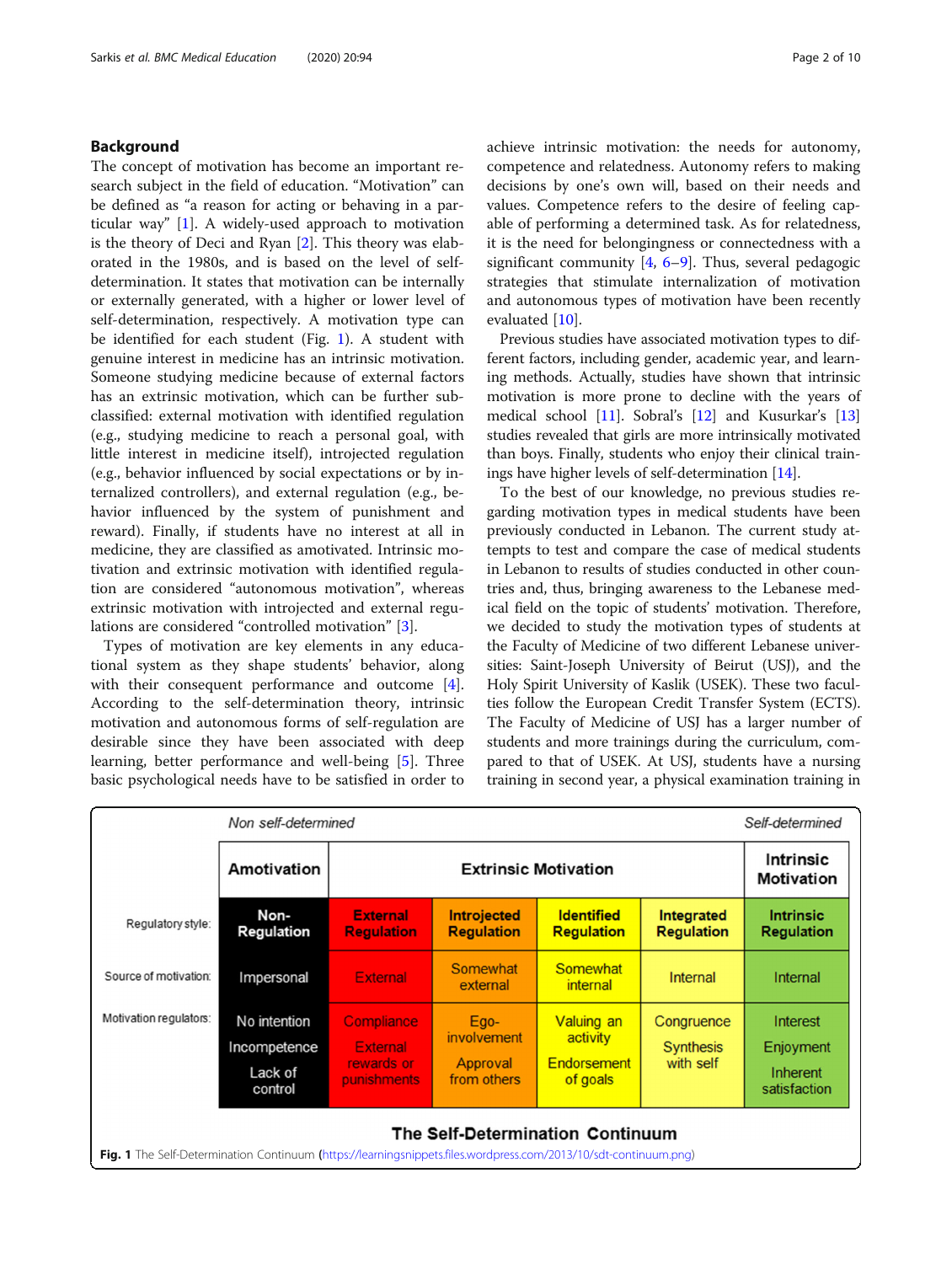third year, and observerships in fourth and fifth years. At USEK, they have a nursing training in third year, and observerships in fourth and fifth years.

The primary objective of this reported study was to identify the types of students' motivation across the first 5 years of the medical program at USJ and USEK, and determine the predominant type in the whole sample. The secondary objective was to identify variables that affect these motivation types. We hypothesized that autonomous motivation should increase with the years of the curriculum, since students get closer to practice, and that it should be the predominant type in the whole sample.

We hope this study helps create awareness for motivation types in the Lebanese medical system. It may reveal the variables that could be modified in order to enhance self-determination. It can benefit teachers, who could implement actions to support students' autonomous motivation [\[5](#page-9-0)]. Additionally, it can benefit students, who will be aware of their motives and types, and enhance health care delivery.

# Methods

### Study design

A cross-sectional study was conducted to focus on types of motivation among medical students in Lebanon.

#### Setting

The study was performed between January and June 2017, in the faculties of medicine at USJ and USEK. A list of enrolled students was provided by the administration of both faculties. USJ students were first approached in January 2017. USEK students participated in the study later, in June 2017.

# Participants

All 581 students from the first 5 years of the medical program were targeted (431 from USJ, 150 from USEK).

# **Questionnaire**

The questionnaire used in this study was adapted from the Academic Motivation Scale (AMS). We adapted each item of the questionnaire to the context of the medical field. The questionnaire was accessed online using two links, one for USJ and one for USEK. Those links were sent via emails to all medical students at participating universities. Reminders to answer were sent every 2 weeks for 6 weeks. There were no exclusion criteria. Each student was allowed to fill the questionnaire once.

In the first part of the survey, students were asked to enter their socio-demographic details (age, gender, marital status, year of study), and respond to a questionnaire on whether they belonged to a medical family or not, whether they lived with their parents or not, the reason for choosing a medical program, and the degree of satisfaction with their choice. The second part of the survey aimed at assessing the students' type of motivation. The latter was studied using the Academic Motivation Scale in Education-University Studies (AMS), developed and validated in Quebec [[11,](#page-9-0) [15\]](#page-9-0). This instrument was developed based on the theory of self-determination of Deci and Ryan [\[4](#page-9-0), [11,](#page-9-0) [12](#page-9-0)]. It adds three subscales to intrinsic motivation, thus encompassing seven types of motivation: intrinsic motivation to knowledge (MICO), intrinsic motivation for accomplishment (MIAC), intrinsic motivation to stimulation (MIST), extrinsic motivation by identified regulation (MEID), extrinsic motivation by introjected regulation (MEIN), external extrinsic motivation (ERM), amotivation (AMOT). The questionnaire includes 28 items, grouped into those seven types. For each of the 28 items, the student had to specify to which extent the proposed statement is a reason for continuing medical studies on a five-point Likert scale, ranging from "strongly disagree" to "strongly agree". Questions related to trainings of students during the first 5 years were also incorporated in the questionnaire. Students were asked about their satisfaction with the different trainings, and whether they wished to have more training hours.

#### Statistical analysis

The collected data were analyzed using Statistical Package for Social Sciences (SPSS) software, version 23. The frequency of the quantitative variables was reported as the mean ± standard deviation, while the frequency of the qualitative variables was expressed in frequency and percentages. The Chi-2 test was used for dichotomous or multinomial qualitative variables. To confirm the validity of the questionnaire of students' motivation types in the Lebanese population, a factor analysis was launched respectively for the questions of each type, using the principal component analysis technique with a Promax rotation since the extracted factors were found to be significantly correlated. The measurement of Kaiser-Meyer-Olkin sampling ability and the Bartlett sphericity test were found to be adequate. The number of factors retained corresponded to Eigen values greater than one. In addition, reliability of the scale's items was assessed by Cronbach's alpha values. A  $p < 0.05$  was considered significant.

#### Results

Out of 581 questioned students, 206 (35.5%) filled the questionnaire. The sociodemographic and other characteristics of the participants are summarized in Table [1.](#page-3-0)

### Factor analysis

Among all the questions asked in the questionnaire, all variables, except question 7, could be extracted from the list during the factor analysis, since none of the questions were strongly correlated with another question  $(r > 0.9)$ , had a low load factor  $( $0.3$ )$  or a low community level  $( $0.3$ ). It$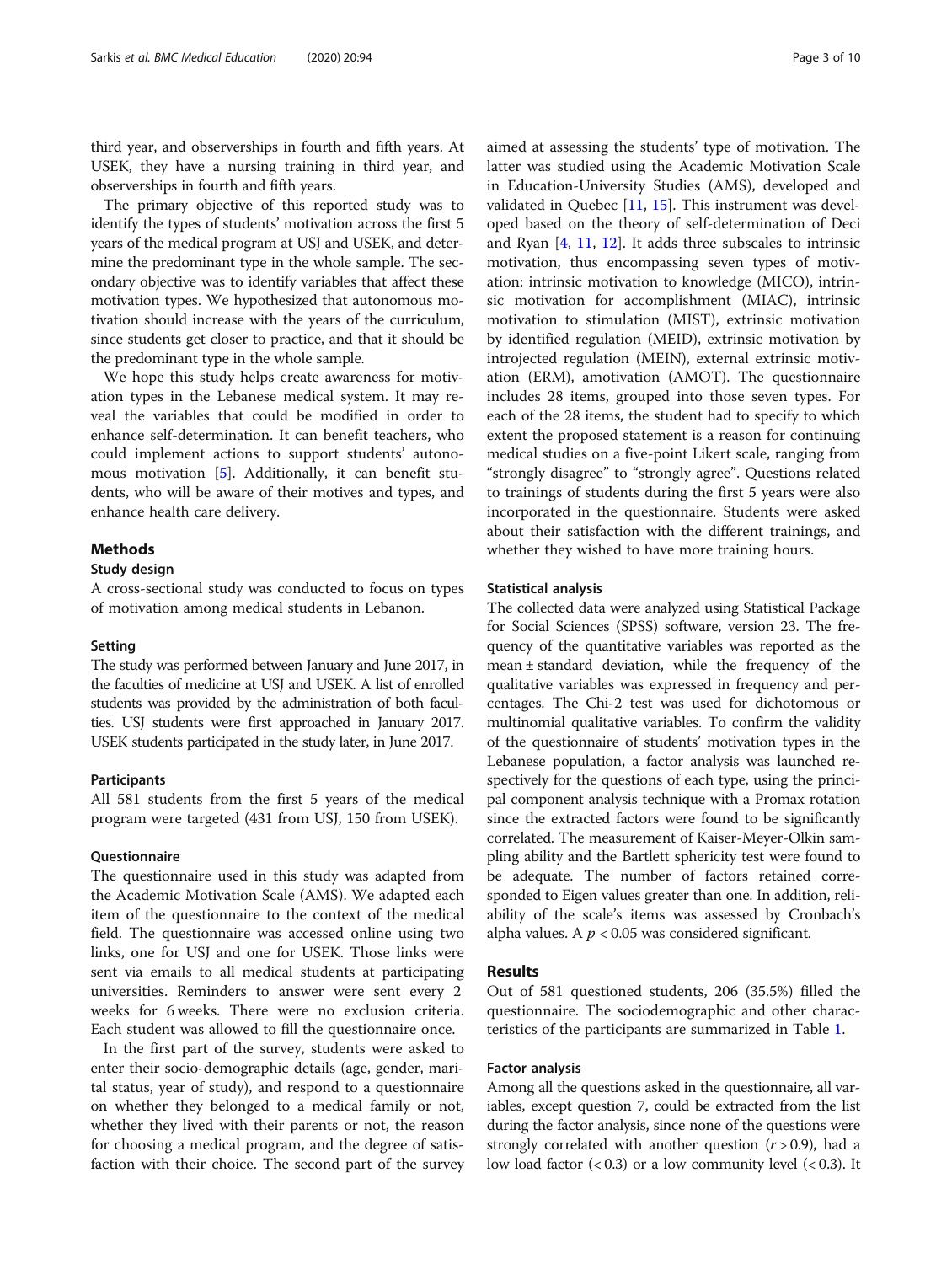# <span id="page-3-0"></span>**Table 1** Sociodemographic and other characteristics of the sample ( $N = 206$ )

|                                                                     | USJ $(N = 145)$ | USEK $(N = 61)$     | $p$ -value |
|---------------------------------------------------------------------|-----------------|---------------------|------------|
| Year of study                                                       |                 |                     | 0.035      |
| 1st year                                                            | 50 (34.5%)      | 13 (21.3%)          |            |
| 2nd year                                                            | 15 (10.3%)      | 11 (18%)            |            |
| 3rd year                                                            | 21(14.5%)       | 13 (21.3%)          |            |
| 4th year                                                            | 13 (9%)         | 11 (18%)            |            |
| 5th year                                                            | 46 (31.7%)      | <b>13</b> $(21.3%)$ |            |
| Repeating the academic year                                         |                 |                     | 0.526      |
| No                                                                  | 144 (99.3%)     | 60 (98.4%)          |            |
| Yes                                                                 | 1(0.7%)         | $1(1.6\%)$          |            |
| Gender                                                              |                 |                     | 0.635      |
| Male                                                                | 59 (40.7%)      | 27 (44.3%)          |            |
| Female                                                              | 86 (59.3%)      | 34 (55.7%)          |            |
| <b>Marital status</b>                                               |                 |                     |            |
| Single                                                              | 144 (100%)      | 61 (100%)           |            |
| Belonging to a medical family                                       |                 |                     | 0.742      |
| No                                                                  | 108 (74.5%)     | 46 (76.7%)          |            |
| Yes                                                                 | 37 (25.5%)      | 14 (23.3%)          |            |
| Living with parents                                                 |                 |                     | 0.043      |
| No                                                                  | 18 (12.4%)      | $2(3.3\%)$          |            |
| Yes                                                                 | 127 (87.6%)     | 59 (96.7%)          |            |
| Reason to be a doctor                                               |                 |                     |            |
| Vocation and passion for medicine                                   | 115 (79.3%)     | 52 (85.2%)          | 0.321      |
| Familial pressure                                                   | 7(4.8%)         | $4(6.6\%)$          | 0.614      |
| It's a business that earns money                                    | 37 (25.5%)      | 15 (24.6%)          | < 0.001    |
| For the benefits that this profession brings, especially in Lebanon | 45 (31%)        | 11 (18%)            | 0.056      |
| It's a liberal job                                                  | 77 (53.1%)      | 11 (18%)            | < 0.001    |
| For the humanitarian side of the profession                         | 105 (72.4%)     | 37 (60.7%)          | 0.096      |
| Satisfaction with choice of medical studies                         |                 |                     |            |
| Yes                                                                 | 121 (84%)       | 54 (88.5%)          | 0.405      |
| Choice of specialty fixed from the beginning                        |                 |                     |            |
| Yes                                                                 | 42 (29%)        | 21 (34.4%)          | 0.437      |
| Choice of specialty modified during your medical studies            |                 |                     |            |
| Yes                                                                 | 85 (60.3%)      | 39 (63.9%)          | 0.625      |
| Choice of specialty                                                 |                 |                     | 0.594      |
| Medical specialty                                                   | 63 (43.4%)      | 22 (36.1%)          |            |
| Surgery                                                             | 42 (29%)        | 21 (34.4%)          |            |
| Others                                                              | 40 (27.6%)      | 18 (29.5%)          |            |

is of note that question 7 was removed from the analysis due to a low communality < 0.3.

The factor analysis for the motivation type questionnaire for medical students was carried out on the entire sample  $(n =$ 206). The questionnaire elements converged on a solution of three factors, explaining a total of 81.51% of the variance

(factor 1: items related to autonomous motivation; factor 2: items related to controlled motivation; factor 3: items related to amotivation). A Kaiser-Meyer-Olkin measurement of sampling adequacy of 0.975 was found, with a significant Bartlett's test of sphericity  $(p < 0.001)$ . In addition, a high Cronbach alpha was found for the whole scale (0.984) (Table [2](#page-4-0)).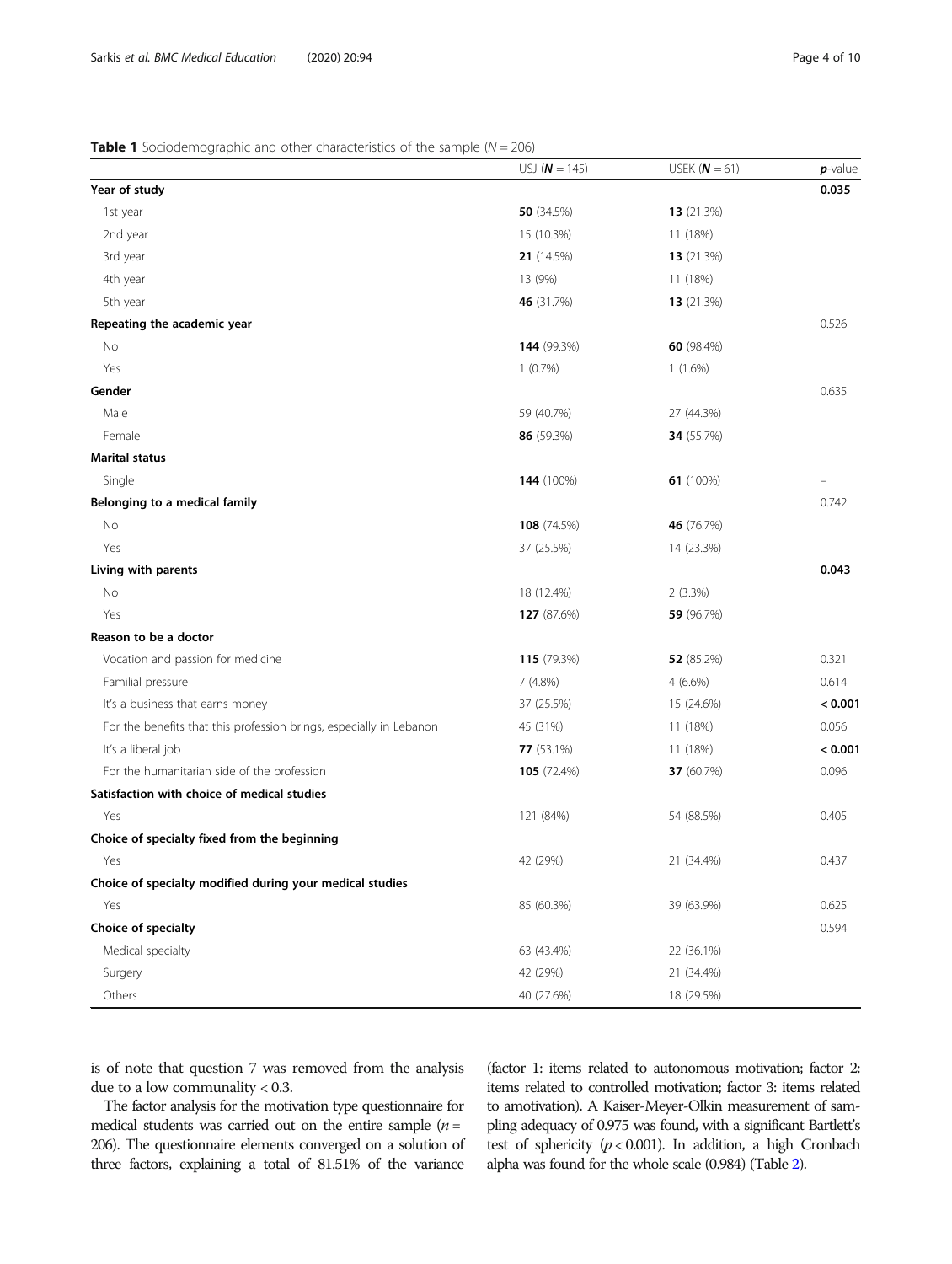# <span id="page-4-0"></span>Table 2 Factor analysis of the Academic Motivation Scale at the faculties of medicine of USJ and USEK

| Factor 1                                                                                                         | Item number       | Loading on<br>factor |
|------------------------------------------------------------------------------------------------------------------|-------------------|----------------------|
| Why do you go to medical school?                                                                                 |                   |                      |
| For the pleasure that I experience when I discover the theories of famous researchers.                           | 11                | 1.044                |
| For the pleasure that I experience when I feel completely absorbed by medical studies and sciences.              | 18                | 1.035                |
| For the pleasure I experience while surpassing myself in my medical studies.                                     | 6                 | .942                 |
| For the pleasure that I experience in broadening my knowledge about subjects which appeal to me.                 | 16                | .911                 |
| For the pleasure I experience when I discover new things in medicine that I have never seen before.              | 9                 | .908                 |
| For the pleasure that I experience while I am surpassing myself in one of my personal accomplishments.           | 13                | .881                 |
| Because I experience pleasure and satisfaction while learning new things related to the medical field.           | 2                 | .872                 |
| For the "high" feeling that I experience while learning about breakthroughs in the medical field.                | 25                | .858                 |
| Because my medical studies allow me to continue to learn about many things that interest me.                     | 23                | .858                 |
| For the intense feelings I experience when I am communicating my own ideas to others about a medical subject.    | $\overline{4}$    | .783                 |
| Because I think that a college education will help me better prepare for the career I have chosen.               | 3                 | .766                 |
| For the satisfaction I feel when I am in the process of accomplishing difficult academic activities.             | 20                | .749                 |
| Because medical school allows me to experience a personal satisfaction in my quest for excellence in my studies. | 27                | .683                 |
| Because eventually it will enable me to enter the job market in a field that I like.                             | 10                | .664                 |
| Because this will help me make a better choice regarding my career orientation.                                  | 17                | .529                 |
| Because I believe that a few additional years of medical education will improve my competence as a worker.       | 24                | .489                 |
| Factor 2                                                                                                         |                   |                      |
| In order to have a better salary later on.                                                                       | 22                | .932                 |
| Because I want to have "the good life" later on.                                                                 | 15                | .903                 |
| In order to obtain a more prestigious job later on.                                                              | 8                 | .862                 |
| Because with only a high-school degree I would not find a high-paying job later on.                              | 1                 | .724                 |
| To show myself that I am an intelligent person.                                                                  | 21                | .683                 |
| Because I want to show myself that I can succeed in my medical studies.                                          | 28                | .680                 |
| Because of the fact that when I succeed in medical school I feel important.                                      | 14                | .546                 |
| Factor 3                                                                                                         |                   |                      |
| I don't know; I can't understand what I am<br>doing in medical school.                                           | 26                | .960                 |
| Honestly, I don't know; I really feel that I am wasting my time in medical school.                               | 5                 | .913                 |
| I can't see why I go to medical school and frankly, I couldn't care less.                                        | 19                | .839                 |
| I once had good reasons for going to medical school; however, now I wonder whether I should continue.            | $12 \overline{ }$ | .792                 |

## Bivariate analysis

The total scores of autonomous motivation, controlled motivation and amotivation were computed based on the factor analysis results by adding the answers of the questions that constitute each factor. The average score was calculated by dividing the total score by the number of questions forming each factor. The results showed that the mean autonomous motivation score was  $3.04 \pm$ 0.94, whereas controlled motivation and amotivation scores were respectively  $2.55 \pm 1.02$  and  $1.64 \pm 079$ .

In order to evaluate the variables that affect types of motivation, bivariate analyses have been performed. Results are summarized in Table [3.](#page-5-0) In the studied sample, a higher mean autonomous motivation score was found in each academic year, in comparison to mean controlled motivation and amotivation scores. The highest score for autonomous motivation  $(3.42 \pm 0.92, p < 0.001)$  belongs to the second-year students, and the lowest score for the same  $(2.74 \pm 0.80)$  to the fifth-year students. The highest scores for controlled motivation  $(3.06 \pm 1.20, p < 0.001)$ and amotivation  $(2.12 \pm 0.96, p < 0.001)$  belong to the fourth-year students. However, the lowest score of controlled motivation and amotivation (respectively  $2.30 \pm$ 0.92 and  $1.38 \pm 0.61$ ) belongs to the first-year students.

As for score comparison within other variables, a higher mean autonomous motivation score was found in students who lived with their parents  $(3.09 \pm 0.96, p =$ 0.018), who chose to be a doctor because it was their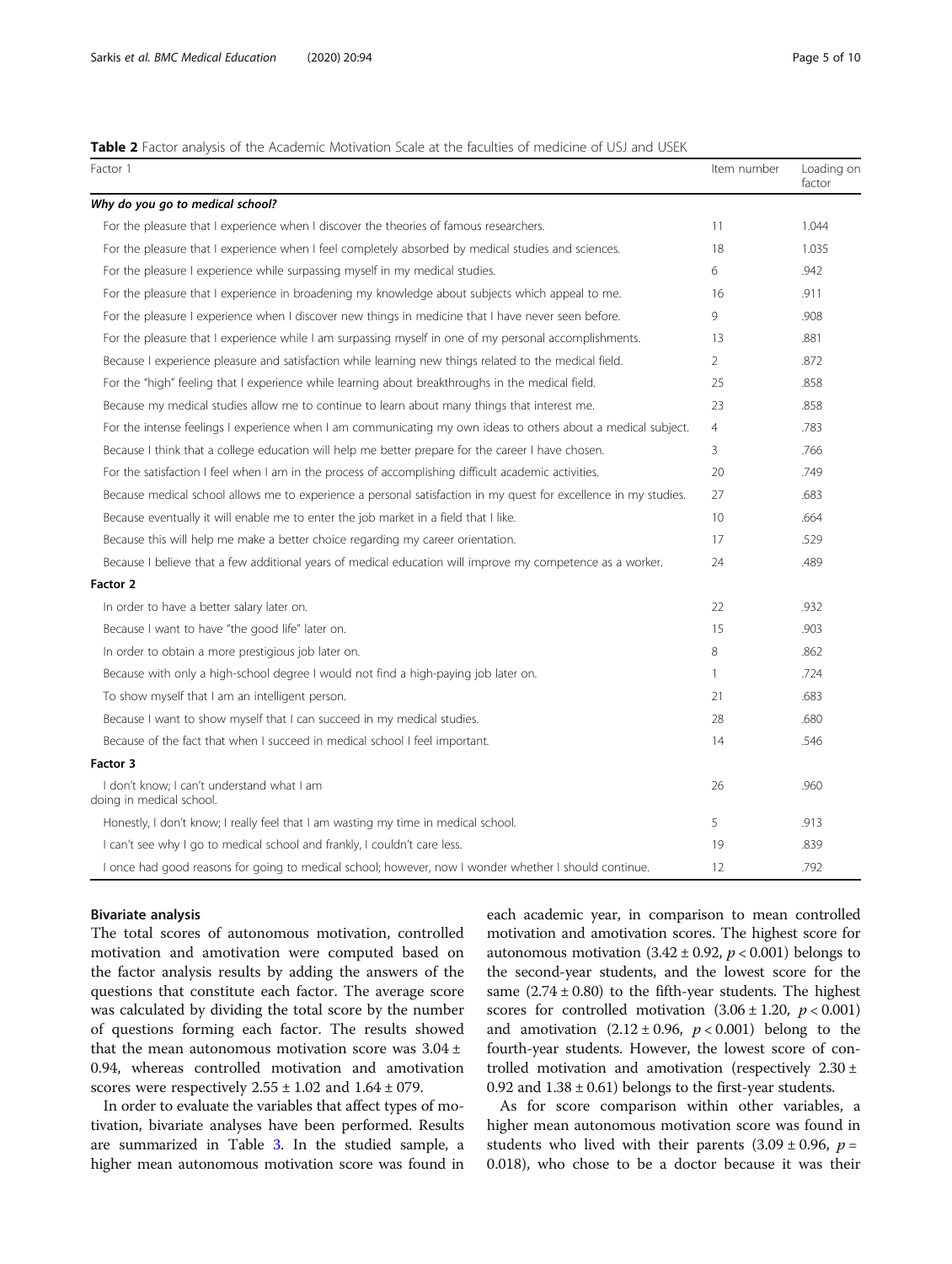# <span id="page-5-0"></span>Table 3 Bivariate analysis of the different scores with the sociodemographic variables among the whole sample

| Variable / scores                    | Autonomous Motivation | Controlled Motivation | Amotivation     |
|--------------------------------------|-----------------------|-----------------------|-----------------|
| Gender                               |                       |                       |                 |
| Male                                 | $3.04 \pm 0.92$       | $2.65 \pm 1.00$       | $1.77 \pm 0.93$ |
| Female                               | $3.04 \pm 0.96$       | $2.47 \pm 1.03$       | $1.55 \pm 0.66$ |
| $p$ -value                           | 0.995                 | 0.247                 | 0.076           |
| Year of study                        |                       |                       |                 |
| 1st year                             | $2.88 \pm 0.86$       | $2.30 \pm 0.92$       | $1.38 \pm 0.61$ |
| 2nd year                             | $3.42 \pm 0.92$       | $2.81 \pm 1.21$       | $1.89 \pm 0.73$ |
| 3rd year                             | $3.32 \pm 1.02$       | $2.71 \pm 1.14$       | $1.58 \pm 0.68$ |
| 4th year                             | $3.41 \pm 1.09$       | $3.06 \pm 1.20$       | $2.12 \pm 0.96$ |
| 5th year                             | $2.74 \pm 0.80$       | $2.38 \pm 0.75$       | $1.65 \pm 0.86$ |
| $p$ -value                           | < 0.001               | < 0.001               | < 0.001         |
| Doctor in the family                 |                       |                       |                 |
| No                                   | $3.05 \pm 0.92$       | $2.54 \pm 0.99$       | $1.70 \pm 0.83$ |
| Yes                                  | $2.97 \pm 0.99$       | $2.53 \pm 1.09$       | $1.45 \pm 0.63$ |
| $p$ -value                           | 0.610                 | 0.964                 | 0.036           |
| Living with parents                  |                       |                       |                 |
| No                                   | $2.62 \pm 0.70$       | $2.15 \pm 0.62$       | $1.45 \pm 0.61$ |
| Yes                                  | $3.09 \pm 0.96$       | $2.59 \pm 1.04$       | $1.66 \pm 0.81$ |
| $p$ -value                           | 0.018                 | 0.016                 | 0.311           |
| Choice of being a doctor by vocation |                       |                       |                 |
| No                                   | $2.70 \pm 0.99$       | $2.49 \pm 1.01$       | $1.86 \pm 0.85$ |
| Yes                                  | $3.12 \pm 0.92$       | $2.56 \pm 1.02$       | $1.59 \pm 0.77$ |
| $p$ -value                           | 0.017                 | 0.696                 | 0.072           |
| <b>Familial pressure</b>             |                       |                       |                 |
| No                                   | $3.04 \pm 0.93$       | $2.53 \pm 1.02$       | $1.63 \pm 0.80$ |
| Yes                                  | $3.03 \pm 1.21$       | $2.86 \pm 1.08$       | $1.82 \pm 0.65$ |
| $p$ -value                           | 0.983                 | 0.327                 | 0.450           |
| <b>Business that earns money</b>     |                       |                       |                 |
| No                                   | $3.02 \pm 0.92$       | $2.42 \pm 0.97$       | $1.59 \pm 0.77$ |
| Yes                                  | $3.10 \pm 1.01$       | $2.93 \pm 1.06$       | $1.78 \pm 0.83$ |
| $p$ -value                           | 0.653                 | 0.003                 | 0.164           |
| Benefits the profession brings       |                       |                       |                 |
| No                                   | $3.11 \pm 0.94$       | $2.50 \pm 1.03$       | $1.65 \pm 0.82$ |
| Yes                                  | $2.83 \pm 0.93$       | $2.69 \pm 0.98$       | $1.62 \pm 0.70$ |
| $p$ -value                           | 0.075                 | 0.269                 | 0.831           |
| Liberal job                          |                       |                       |                 |
| No                                   | $3.26 \pm 0.99$       | $2.64 \pm 1.10$       | $1.75 \pm 0.81$ |
| Yes                                  | $2.75 \pm 0.77$       | $2.42 \pm 0.88$       | $1.48 \pm 0.74$ |
| $p$ -value                           | < 0.001               | 0.139                 | 0.026           |
| Humanitarian side                    |                       |                       |                 |
| No                                   | $3.14 \pm 1.01$       | $2.69 \pm 1.07$       | $1.62 \pm 0.76$ |
| Yes                                  | $3.00 \pm 0.91$       | $2.48 \pm 0.99$       | $1.65 \pm 0.81$ |
| p-value                              | 0.367                 | 0.209                 | 0.794           |
|                                      |                       |                       |                 |

Still satisfied from your choice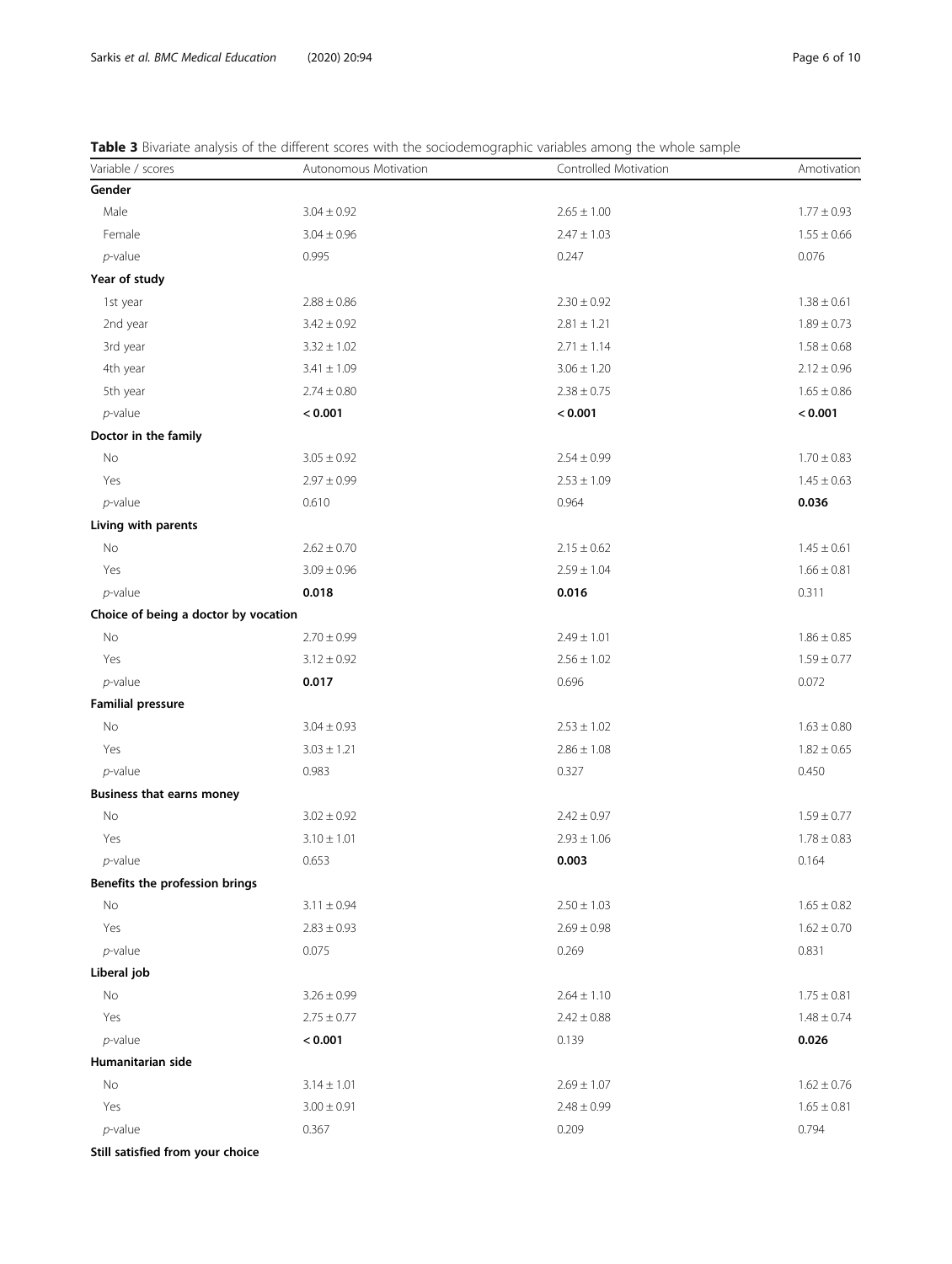Table 3 Bivariate analysis of the different scores with the sociodemographic variables among the whole sample (Continued)

| Variable / scores                            | Autonomous Motivation | Controlled Motivation | Amotivation     |  |
|----------------------------------------------|-----------------------|-----------------------|-----------------|--|
| No                                           | $2.55 \pm 0.91$       | $2.45 \pm 0.79$       | $2.08 \pm 0.99$ |  |
| Yes                                          | $3.13 \pm 0.92$       | $2.57 \pm 1.06$       | $1.56 \pm 0.73$ |  |
| $p$ -value                                   | 0.004                 | 0.584                 | 0.002           |  |
| Choice of specialty fixed from the beginning |                       |                       |                 |  |
| No                                           | $2.96 \pm 0.89$       | $2.50 \pm 0.99$       | $1.60 \pm 0.78$ |  |
| Yes                                          | $3.24 \pm 1.03$       | $2.67 \pm 1.06$       | $1.74 \pm 0.80$ |  |
| $p$ -value                                   | 0.086                 | 0.311                 | 0.299           |  |
| Choice of specialty changed during studies   |                       |                       |                 |  |
| No                                           | $3.10 \pm 0.92$       | $2.49 \pm 0.96$       | $1.68 \pm 0.81$ |  |
| Yes                                          | $3.02 \pm 0.97$       | $2.61 \pm 1.06$       | $1.63 \pm 0.79$ |  |
| $p$ -value                                   | 0.605                 | 0.433                 | 0.682           |  |
| <b>University</b>                            |                       |                       |                 |  |
| USJ                                          | $2.49 \pm 0.39$       | $2.02 \pm 0.57$       | $1.26 \pm 0.48$ |  |
| <b>USEK</b>                                  | $4.26 \pm 0.59$       | $3.72 \pm 0.79$       | $2.48 \pm 0.68$ |  |
| $p$ -value                                   | < 0.001               | < 0.001               | < 0.001         |  |

Post-hoc analysis for the year of study: Autonomous motivation score (2nd vs 5th year  $p = 0.049$ ; 4th year  $p = 0.049$ ; Controlled motivation: 1st vs 4th year  $p = 0.03$ ; amotivation 1st vs 4th year  $p = 0.001$ 

vocation  $(3.12 \pm 0.92, p = 0.017)$ , who did not choose to be a doctor for the liberal side of the job  $(3.26 \pm 0.99,$  $p < 0.001$ ), and who are still satisfied with their choice of going to medical school  $(3.13 \pm 0.92, p = 0.004)$ .

Additionally, a higher mean controlled motivation score was found in students who lived with their parents  $(2.59 \pm 1.04, p = 0.016)$ , and in those who chose to be a doctor because they considered it a business that earns money  $(2.93 \pm 1.06, p = 0.003)$ .

Finally, a higher amotivation score was found in medical students who did not have a doctor in their family  $(1.70 \pm 0.83, p = 0.036)$ , and in those who were not satisfied anymore with their choice of going to medical school (2.08 ± 0.99,  $p = 0.002$ ).

We also studied the correlation between the students' trainings and their motivation type (Table [4](#page-7-0)). We noticed that at USJ, students who were satisfied with their second-year training scored significantly higher on autonomous motivation  $(2.54 \pm 0.32, p = 0.027)$  than students who were not.

# Discussion

Medical students' life can be very challenging across the years, and "motivation" may go through ups and downs. Motivation types may play a significant role throughout these tough years, modulating students' ambition and decisions [\[16](#page-9-0)–[18](#page-9-0)]. We therefore conducted this study to identify the motivation types of Lebanese medical students gathered from two faculties. At the level of the whole sample, we were expecting autonomous motivation to increase over the years, as internship gets closer. Surprisingly, our main finding was that autonomous motivation actually remained predominant in all academic years. However, its highest level was observed in the second year, and its lowest level in the fifth year. The highest scores of controlled motivation and amotivation were observed in fourth-year students, and their lowest scores in first-year students. A study conducted in Brazil also showed a higher level of autonomous motivation in initial semesters of medical school (pre-clinical phase). However, it also showed higher levels of amotivation and extrinsic motivation with external regulation at later stages of medical school (clinical phase) [[19\]](#page-9-0). This difference in motivation was attributed to the impact of learning environment, curriculum and medical school strategies: students have inherent characteristics when they enter medical school, but can become less intrinsically stimulated if courses are too theoretical and lack clinical contextualization [\[20\]](#page-9-0). Additionally, a study published in 2013 [\[11\]](#page-9-0) described a decline in "idealism" (empathy and idealistic motivations) in fourth- and fifthyear medical students ("first-year medical student MS1" and "second-year medical student MS2"); it showed a shift of motives towards lifestyle, money, career and prestige [\[11\]](#page-9-0). Although "idealism" and "motivation" are two different concepts, the shift of motives described in the study refers to variables that are correlated with lower levels of self-determination ("lifestyle", "money", and "prestige"). Burnout could play a substantial role in the fourth and fifth year  $[21]$  $[21]$ . However, our students were enrolled from different academic years, and were not followed over a period of time to be able to establish a trend in motivation types. Therefore, it could be stipulated that some fourth- and fifth-year students had lower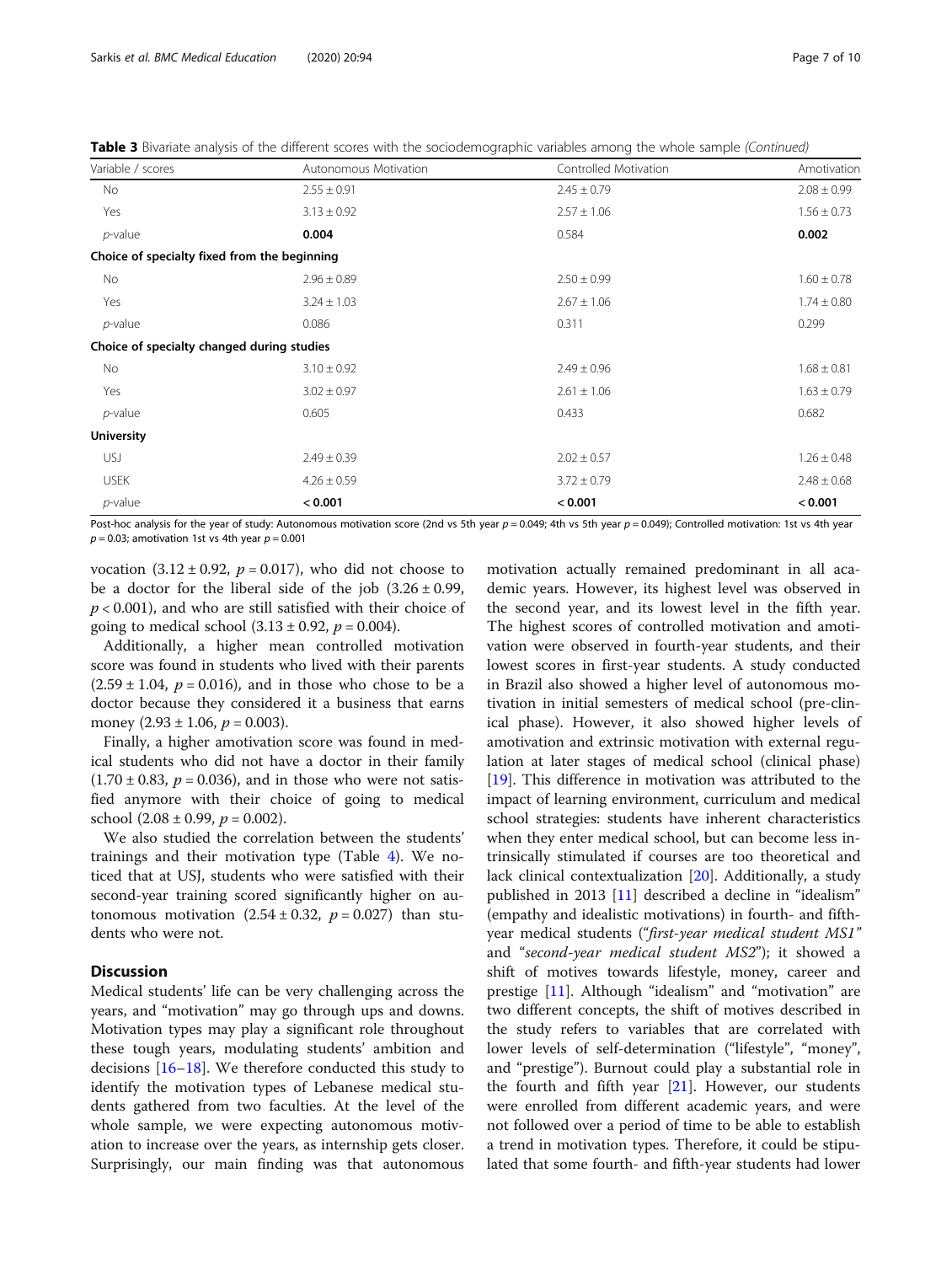|                   | Autonomous Motivation | Controlled motivation | Amotivation     |
|-------------------|-----------------------|-----------------------|-----------------|
| <b>USJ</b>        |                       |                       |                 |
| 2nd year training |                       |                       |                 |
| No                | $2.32 \pm 0.46$       | $2.08 \pm 0.54$       | $1.33 \pm 0.46$ |
| Yes               | $2.54 \pm 0.32$       | $2.01 \pm 0.63$       | $1.26 \pm 0.52$ |
| $p$ -value        | 0.027                 | 0.638                 | 0.538           |
| 3rd year training |                       |                       |                 |
| No                | $2.41 \pm 0.38$       | $2.11 \pm 0.58$       | $1.25 \pm 0.42$ |
| Yes               | $2.43 \pm 0.42$       | $2.05 \pm 0.56$       | $1.35 \pm 0.51$ |
| $p$ -value        | 0.827                 | 0.661                 | 0.439           |
| 4th year training |                       |                       |                 |
| No                | $2.24 \pm 0.47$       | $2.11 \pm 0.58$       | $1.46 \pm 0.57$ |
| Yes               | $2.45 \pm 0.36$       | $2.14 \pm 0.56$       | $1.23 \pm 0.37$ |
| $p$ -value        | 0.135                 | 0.878                 | 0.147           |
| 5th year training |                       |                       |                 |
| No                | $2.23 \pm 0.41$       | $2.21\pm0.50$         | $1.39 \pm 0.55$ |
| Yes               | $2.46 \pm 0.39$       | $2.09 \pm 0.58$       | $1.26 \pm 0.40$ |
| $p$ -value        | 0.108                 | 0.529                 | 0.387           |
| <b>USEK</b>       |                       |                       |                 |
| 3rd year training |                       |                       |                 |
| <b>No</b>         | $4.19 \pm 1.34$       | $3.76 \pm 1.28$       | $3.50 \pm 1.30$ |
| Yes               | $4.20 \pm 0.26$       | $3.41 \pm 0.58$       | $2.57 \pm 0.61$ |
| $p$ -value        | 0.988                 | 0.689                 | 0.088           |
| 4th year training |                       |                       |                 |
| No                | $3.73 \pm 1.03$       | $3.38 \pm 1.14$       | $3.41 \pm 1.23$ |
| Yes               | $4.26 \pm 0.23$       | $3.54 \pm 0.56$       | $2.44 \pm 0.43$ |
| $p$ -value        | 0.465                 | 0.747                 | 0.304           |
| 5th year training |                       |                       |                 |
| No                | $3.95 \pm 0.67$       | $3.45 \pm 0.76$       | $2.83 \pm 1.04$ |
| Yes               | $4.08 \pm 0.26$       | $3.08 \pm 0.41$       | $2.95 \pm 0.69$ |
| $p$ -value        | 0.701                 | 0.360                 | 0.836           |

<span id="page-7-0"></span>

|  |  |  |  | <b>Table 4</b> Trainings satisfaction and motivation scores between both universities |
|--|--|--|--|---------------------------------------------------------------------------------------|
|  |  |  |  |                                                                                       |

levels of self-determination since the beginning of their studies.

Moreover, our study showed that students who were still satisfied with their choice of going to medical school had high autonomous motivation. Sobral et al. established a similar positive correlation between autonomous motivation and students' intention to continue studies [[12](#page-9-0)].

We expected to find higher levels of self-determination in women, as previously published by Sobral et al. [\[12\]](#page-9-0) and Kusurkar et al. [[13](#page-9-0)]. However, the difference between genders was not statistically significant in our study. This may be due to the small sample size and the lower response rate compared to the previously mentioned studies.

Higher levels of autonomous motivation were observed in students from USJ who enjoyed their second year training, compared to those who did not. In a study conducted by Ayoub et al. at USJ [[14](#page-9-0)], a positive experience in trainings was shown to increase self-determination in interns. Early contacts with patients through trainings are increasingly studied, and had been shown to be associated with higher levels of autonomous motivation [\[22](#page-9-0)–[25](#page-9-0)].

Many studies showed that when autonomous motivation increases, professional outcome and wellbeing of students increase as well [[26](#page-9-0)]. For instance, Kusurkar et al. [\[4](#page-9-0), [27](#page-9-0)] demonstrated that when the level of self-determination is high, study efforts, deep learning, and academic performance are greater, with a low level of exhaustion. Isik et al. showed that autonomous motivation correlates with higher GPAs [\[28\]](#page-9-0). In contrast, another study showed that amotivation is linked to depression and significantly affects medical education outcomes [[29](#page-9-0)]. In both faculties, many measures have already been implemented in order to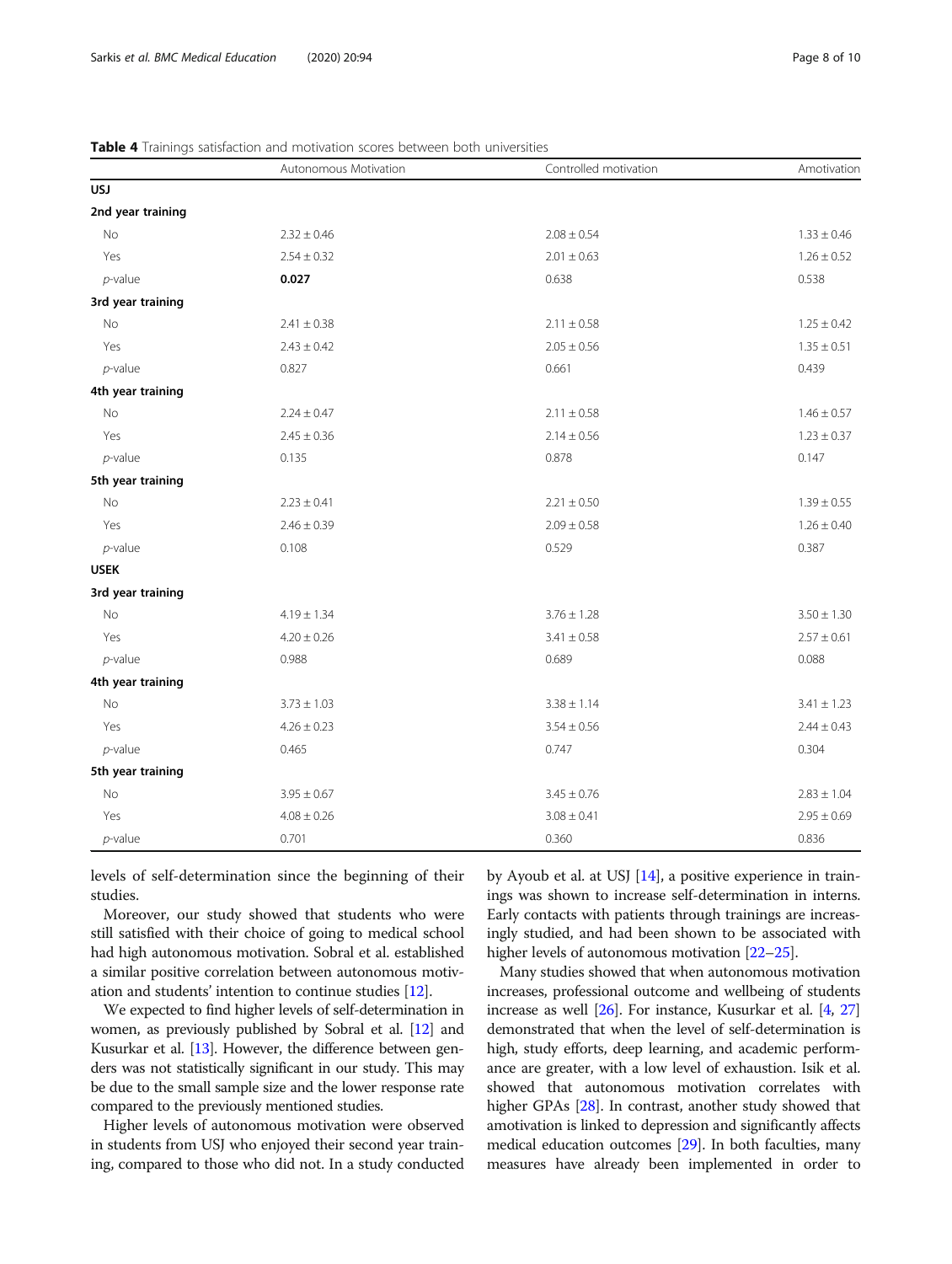increase intrinsic motivation. For instance, frequent trainings at the hospital exist, ensuring an early contact with patients and breaking the routine of classes. Additionally, active learning methods are frequently used at the Faculty of Medicine at USJ, such as problem-based learning and small study groups. Soon, a simulation center will also be opened on campus. As for USEK, early contact with patients is ensured through consistent trainings on the field in early years. Although autonomous motivation is the predominating type overall, continuous development of the learning environment may further decrease controlled motivation and amotivation scores, particularly in the fourth and fifth year.

#### Implications of our findings

Both faculties have already integrated measures that enhance autonomous motivation in their curricula, such as early contact with patients and problem-based learning. Our results suggest that those measures were successful. However, both faculties could benefit from re-enforcing and enhancing those measures, particularly in the fourth and fifth year, in order to maintain a high level of autonomous motivation among students throughout their program. New measures could also be proposed to stimulate autonomous motivation in students [\[6,](#page-9-0) [30](#page-9-0)]. First of all, students' activities should be valued since the first year; this may be accomplished by linking theory to practice as much as possible, and would be particularly beneficial in fields of basic sciences, such as biochemistry [[10](#page-9-0)]. Moreover, the perception of autonomy and control should be increased in students, by giving choices throughout the learning process as much as possible [\[4,](#page-9-0) [17,](#page-9-0) [26](#page-9-0), [31\]](#page-9-0). For instance, students should have the possibility to choose their courses, schedules, and training sites. Encouraging participation and strengthening self-efficacy affects performance positively [[32](#page-9-0)]. The perception of competence should also be enhanced, by giving positive and constructive feedbacks [\[33\]](#page-9-0). The need for relatedness should be fulfilled as well, through open-mindedness of teachers and other students, discussion, and interest for others. Finally, teachers should choose learning methods that are intrin-sically motivating [[34](#page-9-0), [35\]](#page-9-0), such as problem-based learning, or simulation of clinical situations. They should also use external factors that do not alter intrinsic motivation. This last suggestion is the most difficult to apply, due to the importance of ranking and grading systems, which cannot be easily suppressed. However, the content of examinations could be modified: the whole course should be evaluated, not just restrictive aspects and details that require merely memorization. Finally, early contacts with patients should be maintained and multiplied in both faculties. A positively-perceived learning environment enhances students' satisfaction, autonomous motivation and behaviors, and leads to greater academic outcomes [\[33](#page-9-0), [36](#page-9-0), [37](#page-9-0)].

### Limitations and strengths

The main limitation of the study was the insufficient number of answers in both faculties, but this is also a valuable information: it may be that the students who did not answer the survey were less intrinsically motivated. A selection bias is present since this study approached two out of seven medical faculties in Lebanon, thus, results cannot be extrapolated to all Lebanese medical students. Information bias might be present since some students might over- or underestimate certain questions/answers. To the best of our knowledge, this study is the first in Lebanon to tackle this topic. It is a first step towards raising awareness among both teachers and students at the faculties of medicine to increase autonomous motivation; this would improve professional outcome, wellbeing, self-satisfaction and performance of medical students.

#### Conclusions

This study showed high levels of autonomous motivation in the first five years of medical school. Autonomous motivation was the predominant type in the whole sample. The highest scores of controlled motivation and amotivation were noted in the fourth year. Moreover, high levels of self-determination were seen in students who enjoyed their early contacts with patients through trainings. Actions should be implemented in medical schools to enhance and maintain autonomous motivation, and consequently students' outcome and health-care quality.

#### Abbreviations

AMOT: Amotivation; ERM: External Extrinsic Motivation; MEID: Extrinsic Motivation by Identified Regulation; MEIN: Extrinsic motivation by introjected regulation; MIAC: Intrinsic Motivation for Accomplishment; MICO: Intrinsic Motivation to Knowledge; MIST: Motivation intrinsic to stimulation; SPSS: Statistical Package for Social Sciences; USEK: Holy Spirit University of Kaslik; USJ: Saint-Joseph University of Beirut

#### Acknowledgements

We would like to thank Pr. Roland Tomb and Pr. Jean-Claude Lahoud, Deans of the Faculties of Medicine at the Saint-Joseph University and Holy Spirit University of Kaslik, respectively, for giving us the permission to conduct this study in their respective faculties. We would like to thank as well all students who agreed to participate in these studies.

#### Authors' contribution

ASS and ENA conceived and designed the surveys. ASS performed the data collection. ASS, SH, AH and ENA involved to data interpretation and statistical analysis. ASS wrote the manuscript. AK, DKS and AS critically revised the manuscript for intellectual content. All authors read and approved the final manuscript.

#### Funding

None.

#### Availability of data and materials

All data generated or analyzed during this study are not publicly available to maintain the privacy of the individuals' identities. The dataset supporting the conclusions is available upon request to the corresponding author.

#### Ethics approval and consent to participate

The Hotel-Dieu de France Ethical committee approved this study based on the fact that it was an observational study that respected participants'